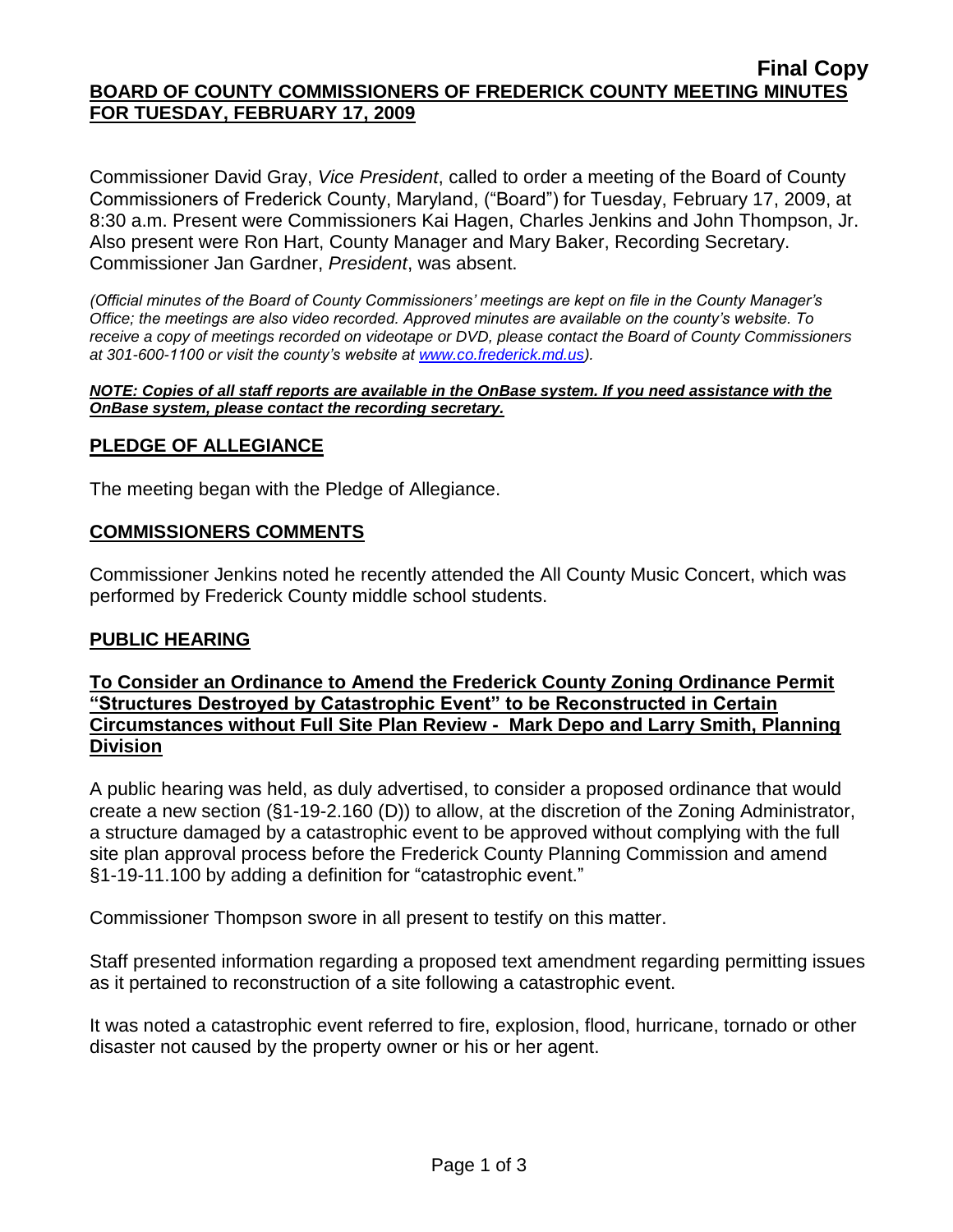#### **Final Copy BOARD OF COUNTY COMMISSIONERS OF FREDERICK COUNTY MEETING MINUTES FOR TUESDAY, FEBRUARY 17, 2009**

Staff recommended Zoning Text Amendment ZT-09-01 be approved as presented in the staff report.

There was no public comment.

Commissioner Hagen moved to approve staff's recommendations as presented and make the text amendment retroactive to July 1, 2008. Commissioner Thompson seconded the motion that passed 4-0 with Commissioner Gardner absent.

(A copy of Ordinance #09-05-509 can be obtained in the County Manager's office or from the county's website, [www.co.frederick.md.us\)](www.co.frederick.md.us)

# **WORKSESSION**

# **Memorandum of Understanding between Maryland State Board of Elections and Frederick County - Wayne Roach, Management Services Division**

Mr. Roach presented information to the Board regarding approval of a Memorandum of Understanding (MOU) with the State Board of Elections for the warehousing of state owned voting systems and related supplies.

Commissioner Hagen moved to approve the MOU as presented in the staff report. Commissioner Jenkins seconded the motion that passed 4-0 with Commissioner Gardner absent.

# **Second Quarter Financial Analysis - Reporting Financial Results for the Six Months Ended December 31, 2008 - Erin White, Finance Division**

Staff presented the financial results to the Board as outlined in the staff report.

No action was taken by the Board.

# **Request to Discuss the Final Report Submitted by Cornell University's College of Veterinary Medicine - Harold Domer, Animal Control Division**

Mr. Domer presented findings to the Board resulting from the evaluation preformed by Cornell University's College of Veterinary Medicine.

On Friday, September 5, 2008, Dr. Brenda Griffin, Cornell University, provided a verbal debriefing of the findings discovered during the two-day evaluation of the shelter.

Dr. Griffin's topics included appreciation for the professionalism and openness of the staff and dedication of the volunteers. A specific issue discussed was a major deficiency in cleaning and disinfecting protocol and the use of a specific cleaning agent. Medicine intake protocol